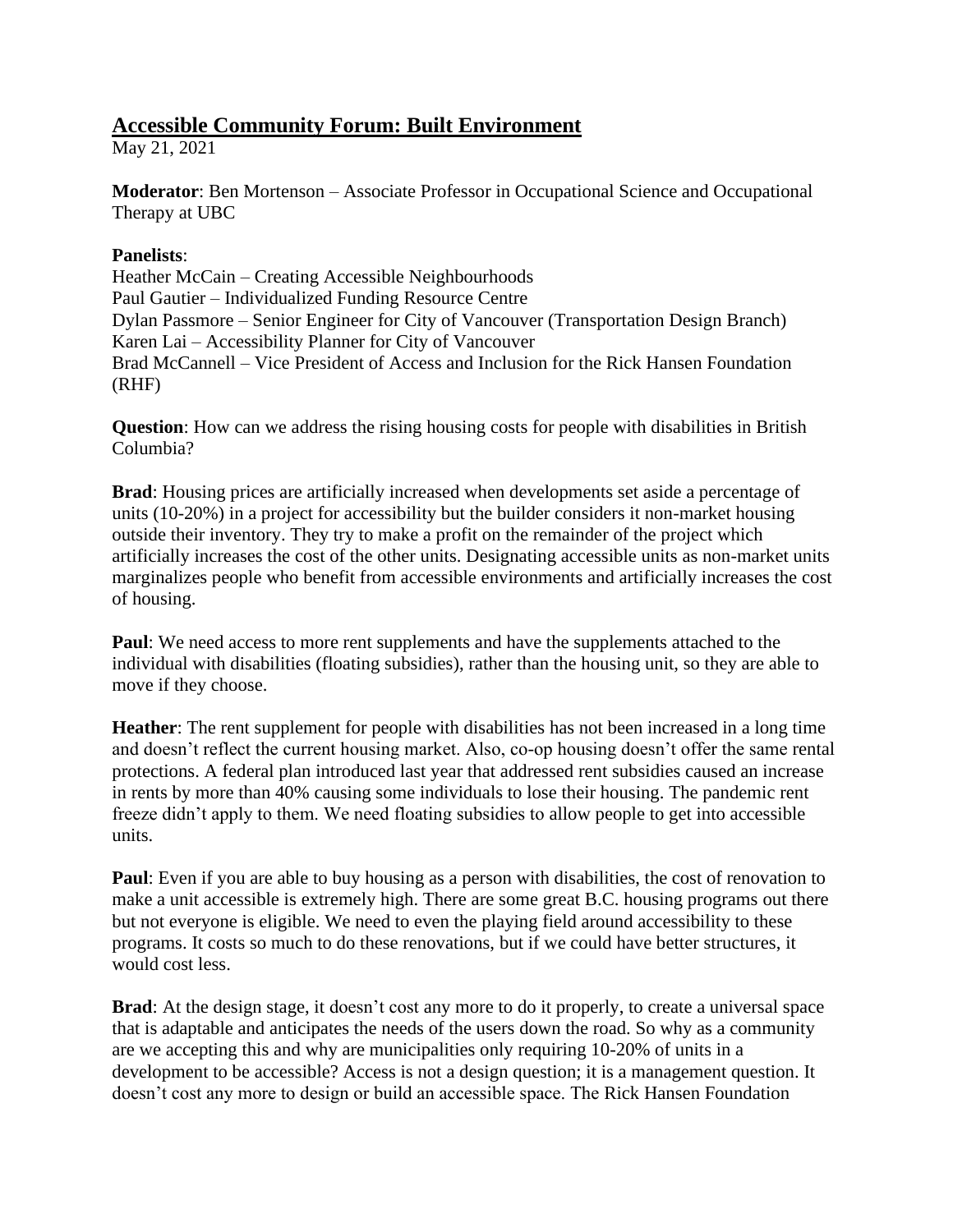(RHF) did a study that showed, to reach the gold level accessibility certification, it might cost as much as 1% more than your budget. All new developments should be 100% accessible.

**Paul**: If you add the rent supplements, builders would see it would be worthwhile to build more fully accessible units. Units that are accessible are good from an investment perspective because if a tenant with disabilities moves in, we know, they don't leave! There are so many great intentions but there's disconnect between the builders or tradespeople in making properly accessible units. For example, installing a roll-in shower that has a 3-4" lip, or a kitchen where everything has been lowered but doesn't allow space for a wheelchair to fit underneath. We need to keep track of the accessible housing stock and make it public for people across the province with disabilities to access.

**Heather**: Housing is essential to people's mental and physical health. The province will save money by providing adequate housing for people. We have so many members whose mental health is made worse, who are set back because of the stress. Paul mentioned that there are various programs that help, but you have to know that they exist, then you have to get through the application process. We need to remove some of the barriers to these programs and get the information to people who need it. A lot of people, especially those who are new to disability don't know where to go to access information. With last year's federal change to the co-op subsidy program, there was no plain-language information, there were no people to support you. The document that supports it is in such government-speak that, even as an advocate who has been doing this for over a decade, it was difficult for me to understand all the details of the program. It's very hard for people with disabilities to fight some of these decisions when the information is so inaccessible.

**Paul**: There really needs to be a one-stop shop for all this information. We want to get on with our lives, have our home and have the funds to do it. A lot of people think that people with disabilities are housed, but I believe we are in a situation of invisible homelessness. There are so many people with disabilities that are living in homes they can't fully access, and to me, that is still homelessness. Just because there is a roof over our heads doesn't mean that we are properly housed.

**Question**: Are there municipalities that incentivize or require a percentage of accessible units in newly built multi-unit buildings?

**Brad**: Not that I know of as a blanket policy. It's a game of whack-a-mole right now. Each new development we hear about, we go over and try to make it accessible. Instead of having a policy that addresses this, we end up wasting so much time and resources re-inventing the wheel each time. It's one of the reasons we created the Rick Hansen Foundation Certification (RHFC), to create common language, and an easy way to measure what's there. We need a good, reliable housing registry and it needs to be populated. People need to know what's actually out there. Developers and builders need to understand when they see accessible units being populated, that we are market housing.

**Heather**: We have units that are labeled as accessible but have non-disabled people who have moved into them, and have taken out the accessibility features. Any features that are taken out by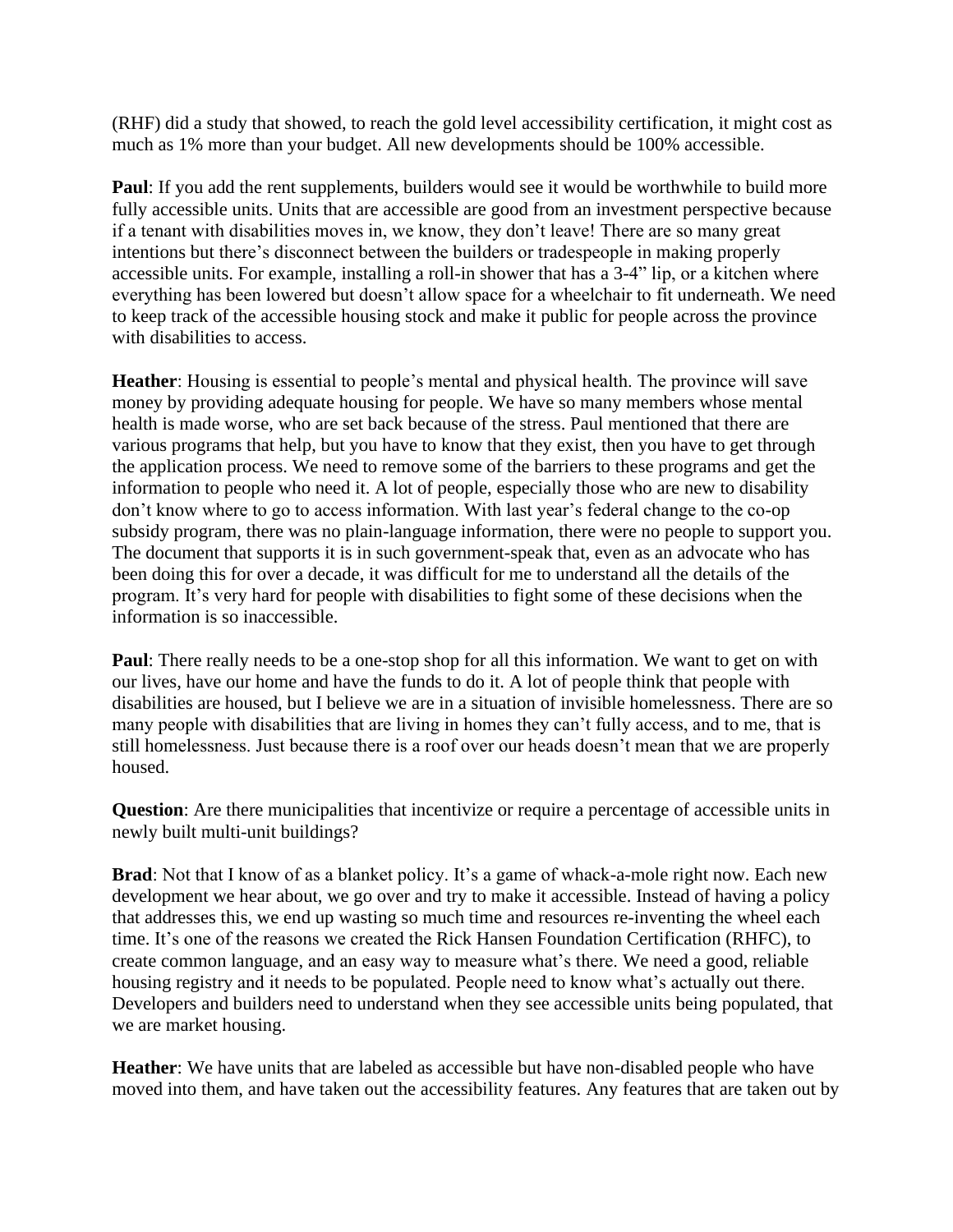a non-disabled person should be replaced at their own expense when they move out. I know from personal experience. In my unit the carpet was so thick, my wheelchair wouldn't go over it. The previous tenants had removed all of the accessibility features and I had to pay for it to be replaced. I have been in this unit a very long time and I don't want to go into the market again. There's less turnover of accessible units which means there's less of a market for accessible units. We need more units, and there's too long of a waitlist.

**Paul**: Unfortunately, we've seen way too many times able-bodied individuals utilizing wheelchair accessible units. There's such a shortage of units that we can't lose any of them. It is a tragedy when that happens, very frustrating.

**Heather**: It's a problem in Vancouver but it's even worse in small communities where they only have one or two units. Smaller communities need to have housing availability as well. Brad mentioned that 24% of the population has a disability, and 30-35% in the Indigenous community. What's the accessibility of housing on reserves? In remote communities? A lot of people aren't able to go out into their communities because of the lack of accessibility. There are additional barriers in small, remote communities. Geographical inaccessibility needs to be addressed as well.

**Paul**: We need to team up because we are stronger as a larger voice. When we come to the registry concept, everyone is doing little bits but I think it would be better if we pooled together somehow. Let's make sure we don't lose any more housing stock. We need to make sure we know where they are, how they fit and we understand that what may not work for one person could work for another person.

**Heather:** We need to pressure the government to create legislation that has bite. We need to have actual laws and guidelines that are followed. A document that supports the work that is being done. Right now, we already have rights that are being denied and we need stronger legislation that supports what we should be getting.

**Paul**: It's great that we have new accessibility legislation coming forward but I think a lot of people are concerned it doesn't have the teeth it needs. Where is the right for people to have access to home support? There is none. It's a policy, and a policy can be denied. When you can be denied access to housing or home support, this is a problem.

**Brad**: We do need better enforcement of whatever we get in place, but any funds raised in the process, any fines levied need to go into a research fund that circles back to create accessible housing or co-ops.

**Paul**: We see so many of those dollars going back into general revenue and it needs to go into something that will move this forward.

**Question**: Is there a way to standardize what accessibility features are added into accessible housing or does it have to be individualized? Does it make it harder or easier for action to occur because of that?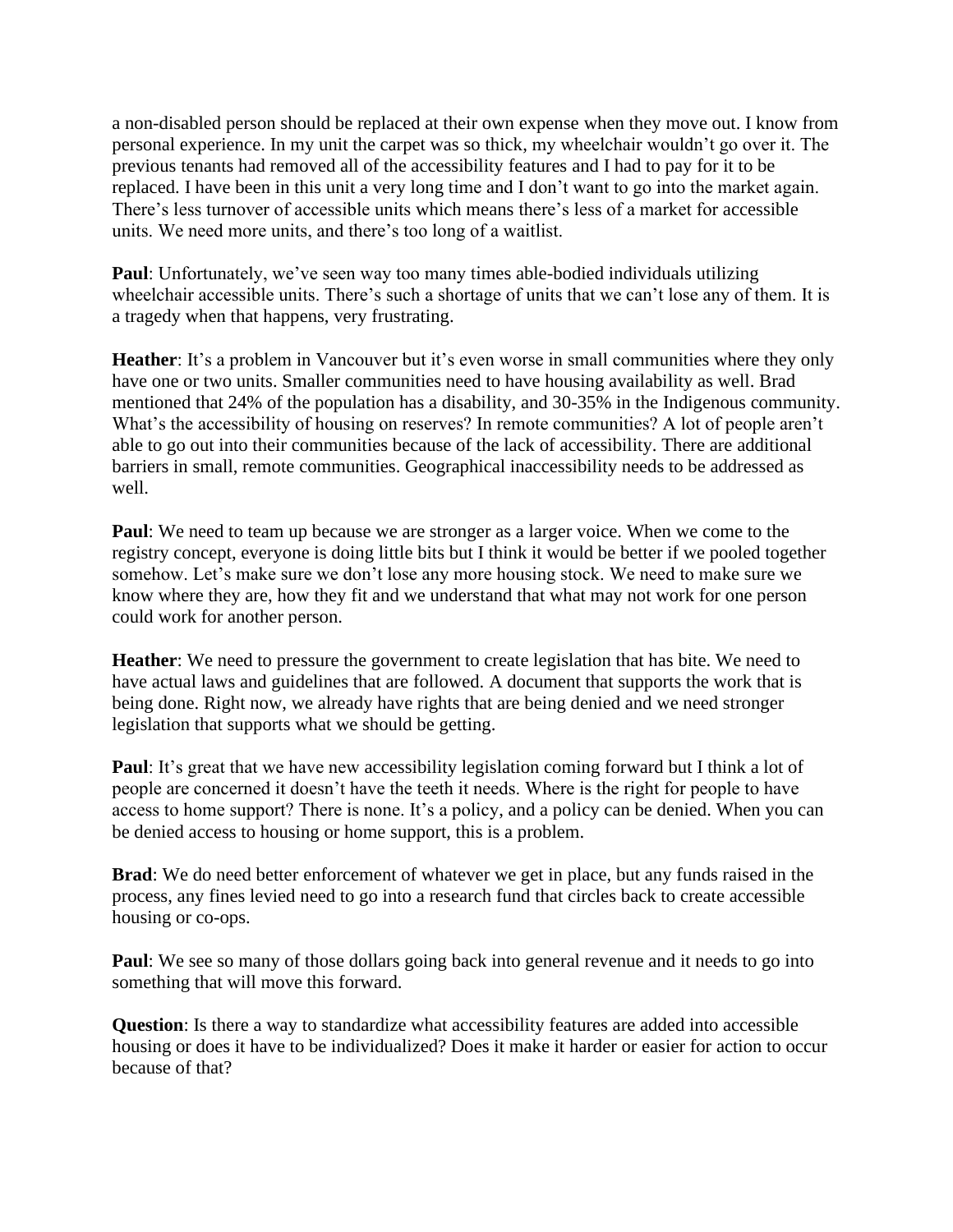**Brad**: In my experience, homes are so personal. I'm a C6 quadriplegic and in my house, there are no grab bars because I can't grab. You have to create a space where the infrastructure anticipates the needs of the user. You have to get the cost of making these changes down but it costs less if it's designed properly. The solutions are all there, the question is not how do it, the question is why aren't you doing it?

**Ben**: Concerns have been raised about suites that are shrinking and some municipalities are removing or lowering suite minimum size rules with an aim to improve affordability. Does this mean that people in wheelchairs don't have maneuvering space in kitchens and bathrooms?

**Paul**: This is becoming a major problem. Developers are trying to make more money and to do that they need to shrink the square footage. What does it really mean to make a percentage of the building wheelchair accessible? The discussion around square footage needs to be part of that. Builders are getting leniencies from different cities and when we're making wheelchair accessible units there need to be some leniencies in regards to that square footage just to accommodate people with disabilities. I'd be quite happy to prove that I have a disability if we could reduce the full market value condo to make it more affordable. I need the square footage not for luxury, but to be able to get around.

**Heather**: There's group we've missed which are people who do not currently use mobility devices but know that they should. They know they need accessible housing but don't feel they're disabled enough to apply for it. We need to work on that stigma and talk about the people who don't currently need accessibility features but need houses that will be able to shift to their needs. Often when you apply for things, you have to prove you have a disability and also that you have the right disability or that you're disabled enough. All these processes are really damaging to people and create internalized ableism that puts them off getting the assistive equipment they need.

**Paul**: It can take up to five years or longer to get access to accessible, affordable housing, but you can't get on the waitlist if your disability is not at that point yet. We need a way to allow individuals who know they're going to need accessible housing to get on a waitlist so they have it when they need it.

**Heather**: That's important for the older adult population as well. Many of them, because of stigma and prejudice, won't call themselves disabled so they won't apply for disabled accommodations. There are a lot of older adults that should move into a unit where they can age in place. We've had some members who are blind and having to move is quite traumatic for them because they've learned their neighborhood and have become comfortable with their environment. When they have to move it's not as simple as moving their home. They're changing their environment completely. If they're able to stay in that unit, they don't have to go through all of that, which can be quite traumatic. Leaving that home is more than just losing your housing, it's losing a support system as well.

**Paul**: We need to work together with the senior population as we're moving forward, either politically or from an advocacy perspective and figure out our common grounds on issues and try to move forward all together. Connecting with families is good too because anyone who's had a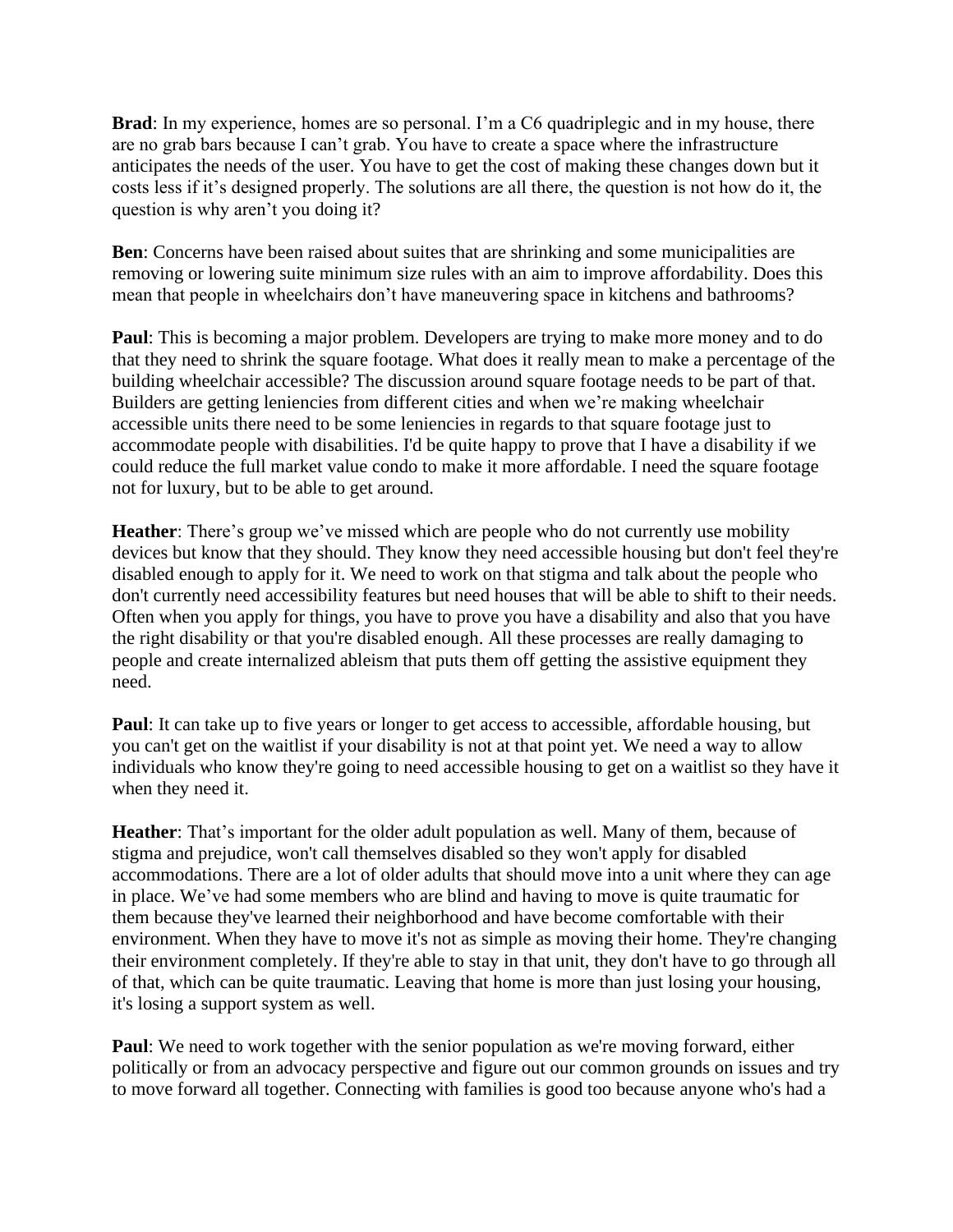stroller wants a door that's wider, wants a hallway where they can let their kid out of the stroller and where the kid can go past the stroller not where the stroller takes up the entire entrance way. Accessibility is for so many more user groups than people with disabilities and we need to utilize that power. Someone took the initiative to put a ramp down to the curb in front of my building so I could go across to the park. I've been watching outside my window and the amount of people who don't have physical disabilities that use the ramp is incredible. It is accessibility for all, at the end of the day. Thanks to the city of Vancouver for having it done and the individual who called it in.

**Angela**: We talked about how they are making new places more accessible, but how do we go about that for places that already exist? Building the ramps, or trying to make apartments more accessible, etc.

**Dylan**: I deal more with the built environment and it's a challenge, absolutely. We have a lot of conditions that come with street work around the city when a big development comes in, especially if it's a rezoning. That's how the street environment changes and then those existing neighborhoods that maybe don't have the same kind of development activity for zoning reasons don't get the same attention that they deserve. From a financing, budgeting and policy perspective, you've got to be proactive about addressing those neighborhoods as well. I think we're getting better at that now. We've been putting a lot more money into those kinds of retrofitting efforts and addressing a backlog of curb ramps around the city. Legislation also helps us city staff justify that kind of work and justify that when it comes time to figuring out our capital plan.

**Karen**: I know during the Accessibility Strategy we've been talking to many different departments of the city and they're doing great. There are always improvements to be made but I know one of the big projects is creating a Vancouver Plan. We have many engagements and I would invite you all to be part of the engagement. We need more voices of people who live with any kind of disability to be heard.

**Ben**: Karen, can you tell us what some of the strategies are for people who may not be that wellversed?

**Karen**: We have the Accessibility Strategy which is the overarching strategy and we have so many different departments doing their own accessibility work. We've got Dylan doing the Transportation and Accessibility lens, one perspective that the plan was written from. There's an overarching vision that puts together all of the accessibility pieces that we've done as a city and tries to encourage all departments to have a unified accessibility lens in all areas of the community. We have seven different areas that we are focusing that strategy on: Built Environment, Information and Communication, Transportation, Housing, Governance Collaboration, and Capacity. This is the lens that we are encouraging for both internal staff and the community.

**Dylan**: Karen, that brings up a really good point that I didn't mention. It's such a big city with a lot of staff, a lot of different branches and departments. Every project I work on is a challenge. You've got so many different groups that get plugged into these projects and who's coordinating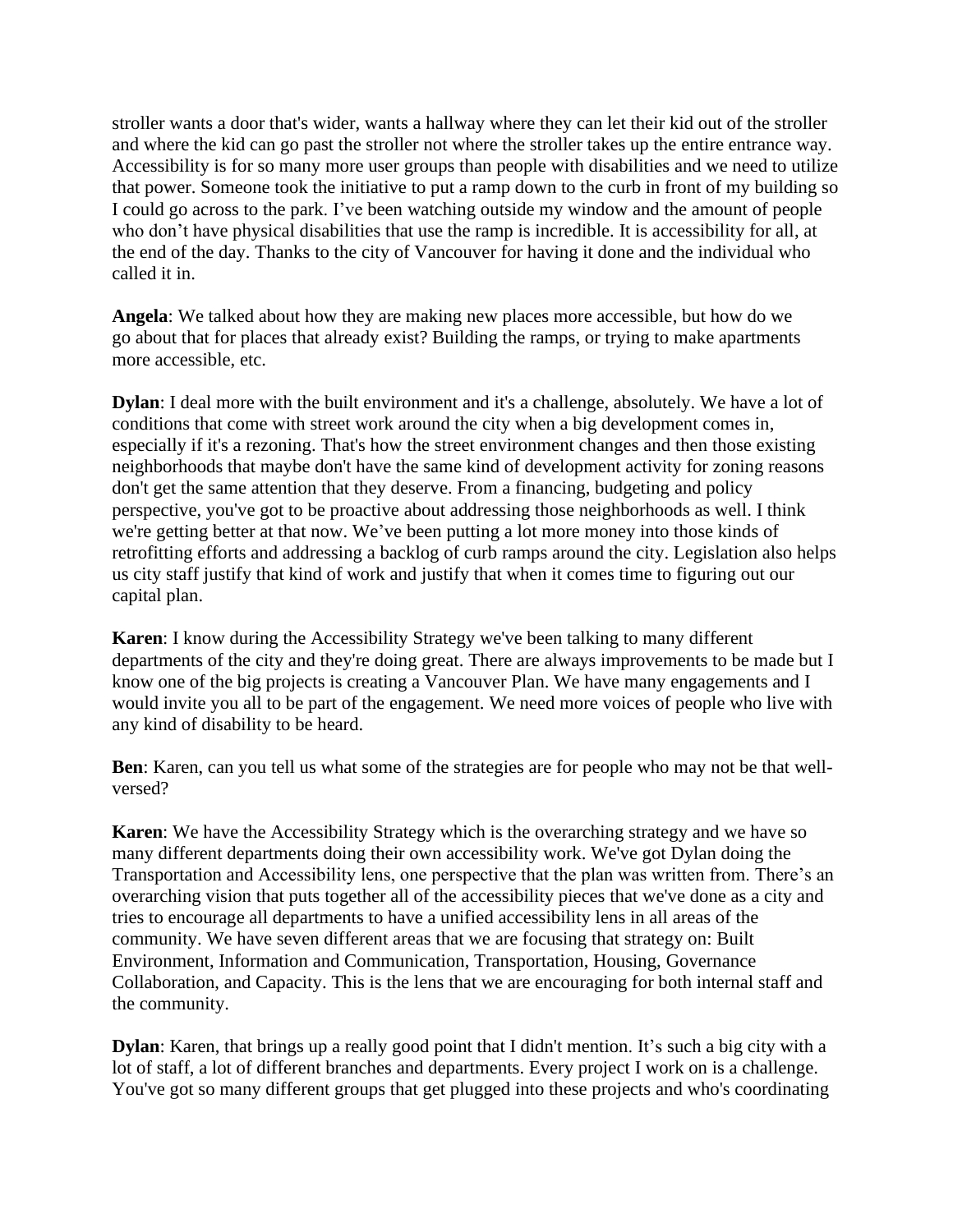all that and bringing all these pieces together. It is so helpful to bring a coordinated lens to the day-to-day work that goes on at the city.

**Heather**: There needs to be something in between strata and human rights for people to fight for accessibility within their buildings. We have an example from River who says: my building is three steps up to the front door and the strata rejected the idea for ramp, for too little space. If landscaping was reduced, one could be put in. The problem is, when the strata said no, the next level is the possibility of a human rights case. We need something in between where people can go to, provincially. The application for a human rights case is very inaccessible and there should be a way to deal with accessibility, especially when a lot of the strata are non-disabled people who don't understand about accessibility and its importance. Way too often, the fate of people with disabilities is decided by non-disabled people who don't understand the impact of that accessibility. It's really important that there be provincial legislation with teeth that disabled people can use in order to have those rights actually recognized.

**Paul**: When people with disabilities are working with strata to make something wheelchair accessible, there needs to be a fast-track process within all the city programs. When I purchased my condo unit, it had a six-inch step to get into my front door and I couldn't get into my unit unless we blew out that step and flattened the area. To do that, there's a whole process of getting licenses done, getting the permits etc. but there needs to be a fast-track process for getting this done.

**Ben**: You've talked about some strategies to help people but what is the strategy that you would recommend to be most effective in terms of advocating for changes?

**Heather**: The more people within your building you can get to work with you, the better. If you can get parents in the building to talk about how accessible doors would make it easier for them with strollers, if you can talk to anybody who does deliveries. Some buildings may only have one person with an evident disability so it looks like there aren't other people with disabilities. Getting families, older adults, and delivery people to say how much the accessibility would help is one way to pressure them to understand that it's not just one person's need. One person's need should be enough, but unfortunately it isn't. The more people you can get on your side the better. It would be great to have proper legislation, proper bylaws in place. This also has to include older buildings. A lot of the new bylaws are for new buildings but we need older buildings to also be responsible for making sure the entry is accessible for everyone.

**Dylan**: From the transportation side of things, it depends on the issue. There's the 311 tip and information line and VanConnect service. For those conversations around larger projects or policies, it depends. We try, especially on the bigger projects, to have a pretty wholesome engagement process where we solicit feedback from the public but also work with stakeholder groups. We work a lot with our Seniors Committee and we also have a Persons with Disabilities Advisory Committee that we work with, and the Rick Hansen Foundation. We reach out to a pretty broad set of stakeholders on all of these topics so that could be a good avenue for channeling thoughts.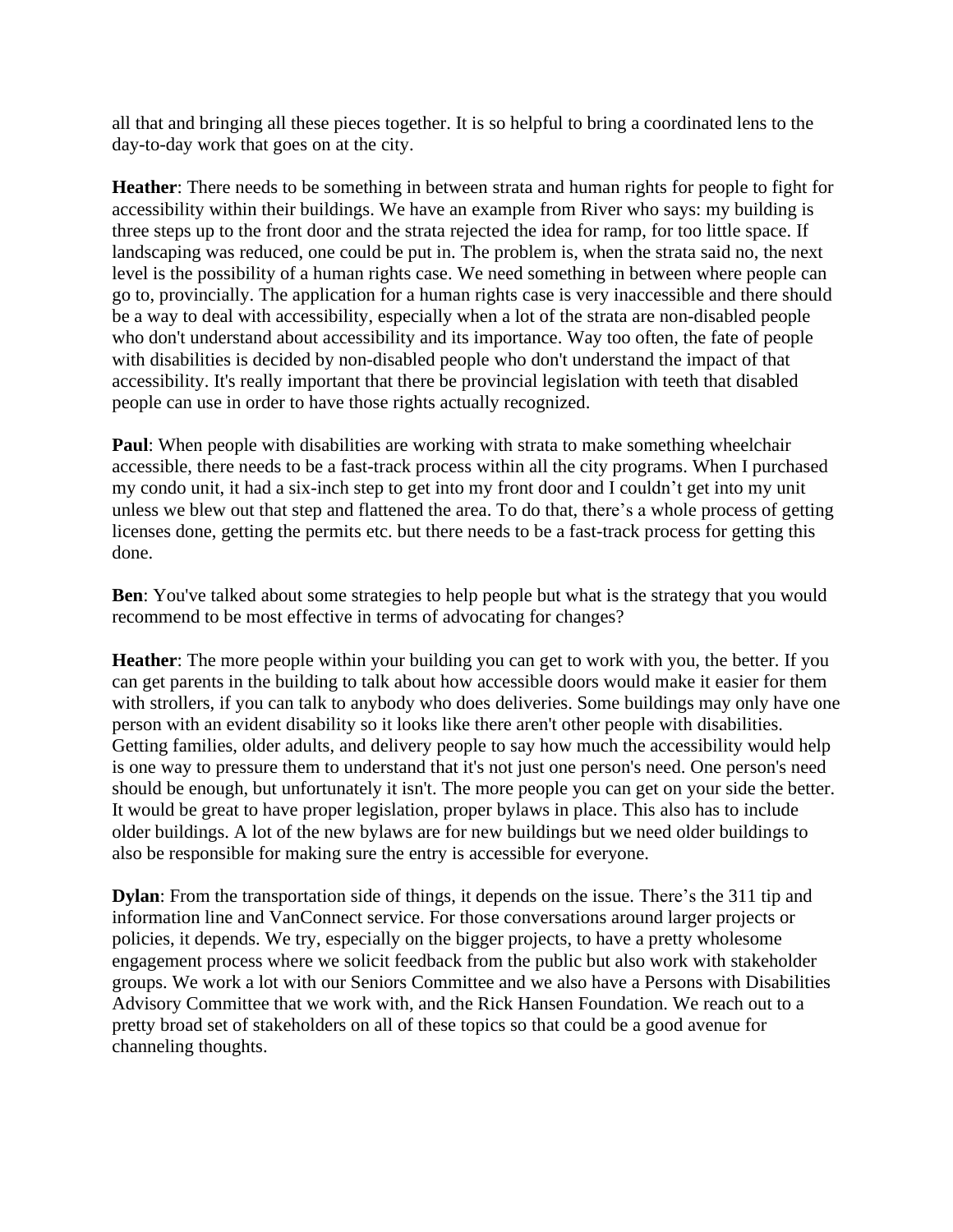**Karen**: As far as developing the Accessibilities Strategy, we are right in the middle of the engagement process. We're recommending three different phases and this is only phase one of the Accessibility Strategy where we are doing 10 to 15 really targeted dialogue sessions to give input on the development of the draft strategy. We hope that phase one of the Accessibility Strategy will be going to council by fall of this year. The future phases include a broader engagement as well as an action plan for each department of the City of Vancouver. The final strategy will hopefully be going forth by Spring of 2022. I would invite anyone who wants to be part of the development of it to get in touch with me and I can forward them the information.

**Paul**: I wanted to ask Dylan to tell us a little bit more about 311.

**Dylan**: It's basically just a city service to submit your complaint or your congratulations, and it is triaged to the appropriate people. I also use an app on my phone called VanConnect to report complaints.

**Dannielle**: My background is in architecture and in the 1980s, I worked on a seniors and accessible housing building project. Our building laws have to change so they will include accessibility features in any new building, even if they have to retrofit it. The Burrard Medical Center has no accessible washroom. I think we have to really hit these people with where it hurts, in the wallet. It would just take all those doctors to pull their lunch money and they could easily convert the existing bathrooms every third floor into a disabled bathroom.

**Brad**: It's certainly the truth. One of the things that happens in the industry is we have these discussions and they're not part of it, we changed codes we increased penalties we do all these things but it's really important to include industry at the table. If we're going to use a hammer on them, we have to include them and make sure they're current. We've tried to address that at the foundation using the Rick Hansen Foundation Accessibility Certification Program. At the end of the day, it needs to be a requirement, but the people who are actually doing it and paying for it have to be at the table.

**Dannielle**: Can you identify some of those people who should be at the table?

**Brad**: We work with the Royal Architecture Institute of Canada, but some of the best success we've had is working right at the trades level, getting advice from carpenters and plumbers on the right way to do things. Even something as simple as designing a house so that you can install a variable height sink later was always thought to be a very expensive process. We were talking to a couple of plumbers one day and they said you just bring the standpipes into 12 inches instead of 17 and you're still within code, you don't have to rip the wall out you just have to put a flexi hose on the drain and you're done. It's those kinds of real, practical, everyday solutions that we need from the guys swinging the hammers. We should involve them at the outset instead of just coming to them later and saying "thou shalt…". I want to make sure that people recognize that up until now, they haven't been part of the process. Accessibility Standards Canada is working on involving them more. Access is a management decision it's not a design decision. Architects will build whatever you tell them to build, so we have to get that mandate from the owners and the operators. They have to understand the real needs so they have to be educated and involved, and they have to have a big hammer over their heads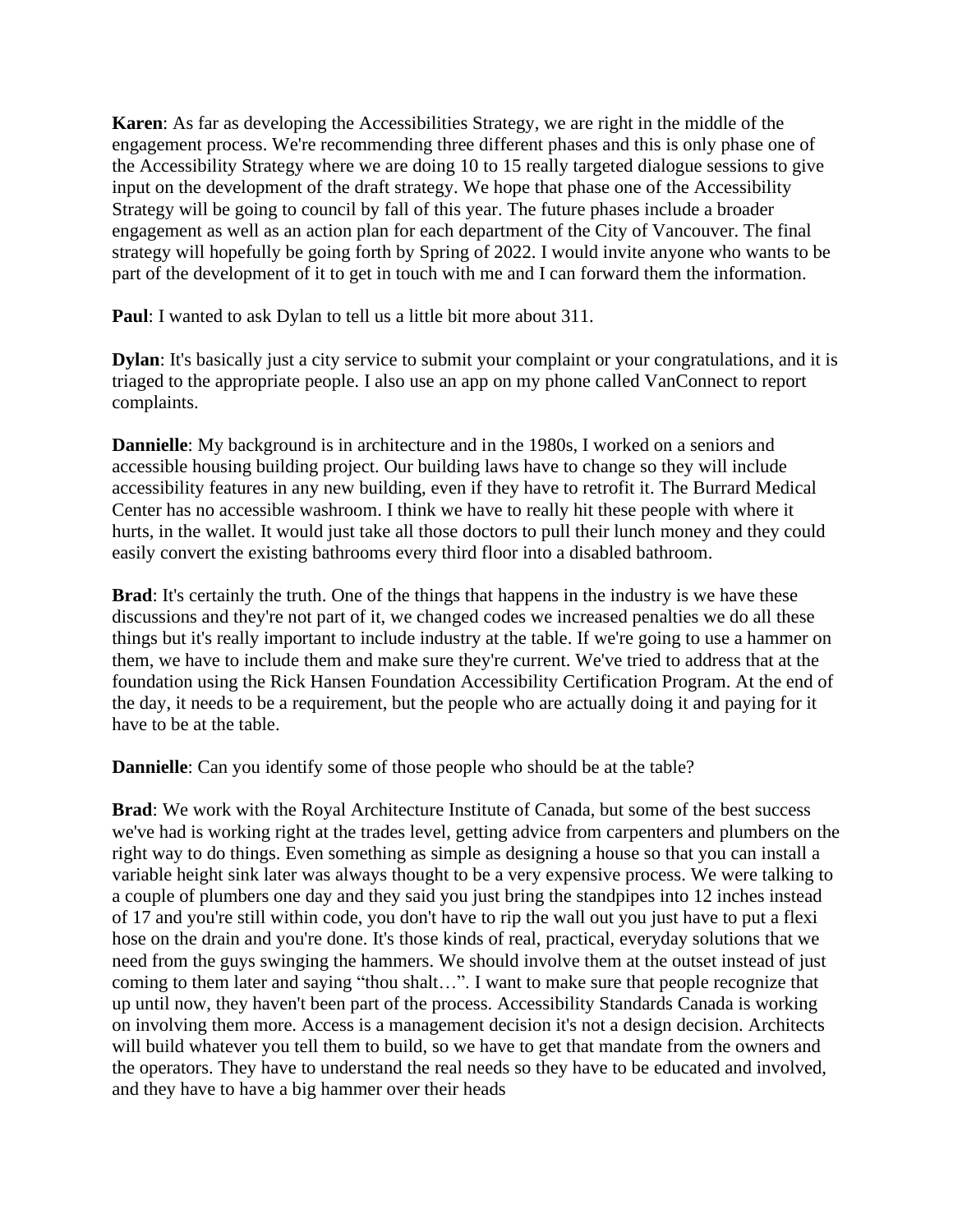**Dannielle**: How about involving the School of Architecture at UBC and make it a student project?

**Brad**: Yeah, there's some really nice work going on at Carleton University in Ottawa, and at Dalhousie on bringing that right into the design and architecture courses but it's like pulling teeth. I think you're right it, it should be a national program.

**Angela**: A question on the topic of air quality and accessibility. She said that air can contain contaminants, allergens, and triggers and when people with environmental conditions live in multi-unit buildings, it can become an issue, especially if ventilation systems are unregulated. Do you have any thoughts on that, both in a home and housing sense but also in a community environment sense?

**Heather**: This goes back to the registry we were talking about, and having information like that readily available for people to understand. We've got some members who have had to move multiple times because of the air quality. There are units where smoking is still allowed on shared patios, so knowing that in advance really helps. Also being able to check up on maintenance records is really important, to see that the building itself is maintaining what's necessary to have good air quality. There should also be subsidized equipment for people who have environmental allergies. We have some members who are able to buy air filters etc. but a lot who aren't. Those things should be seen as medical equipment because they're necessary for some people to breathe freely. Information is power, and knowing in advance what the air quality is, and having a process in which people can make a complaint if they disagree with what the registry says is important. A lot of the solutions are community-based, like people telling other people where it's good, where it isn't what landlords to stay away from etc.

**Angela**: I'm going to combine a couple questions from which were related to the idea of compulsory ramps within the city. Maureen was asking if there is a way to approach the city about making it compulsory to provide ramps, and Amy added, if there was an emergency how would a rescue work? Would the individual have to wait to be rescued or have a ramp to be able to rescue themselves? Does anyone have thoughts on how to approach the city about that or the idea of ramps in general?

**Brad**: This is a huge problem. The building code works really hard to get us into buildings but it doesn't give a rat's butt about getting us out. Accessibly Standards Canada has identified this as a primary pillar that has to be addressed right away and it's engaged CSA and a number of other groups. If it isn't formed now, it's being formed soon and I would encourage people to get on those committees. At that level, there are a number of different solutions currently out there to mitigate it. The big push that we're trying to achieve right now at Accessibility Standards Canada is creating elevators that are fire-safe so you can use them in an emergency. Right now, you just can't. There's a plaque saying: in case of fire use stairs. Where's the little plaque that tells me what to do? There's no little plaque for me, but if we could use elevators in fire conditions, that would be a game changer. There are people working diligently on that aspect of it but there's a lot of work to be done and a lot of other ideas that need to be engaged.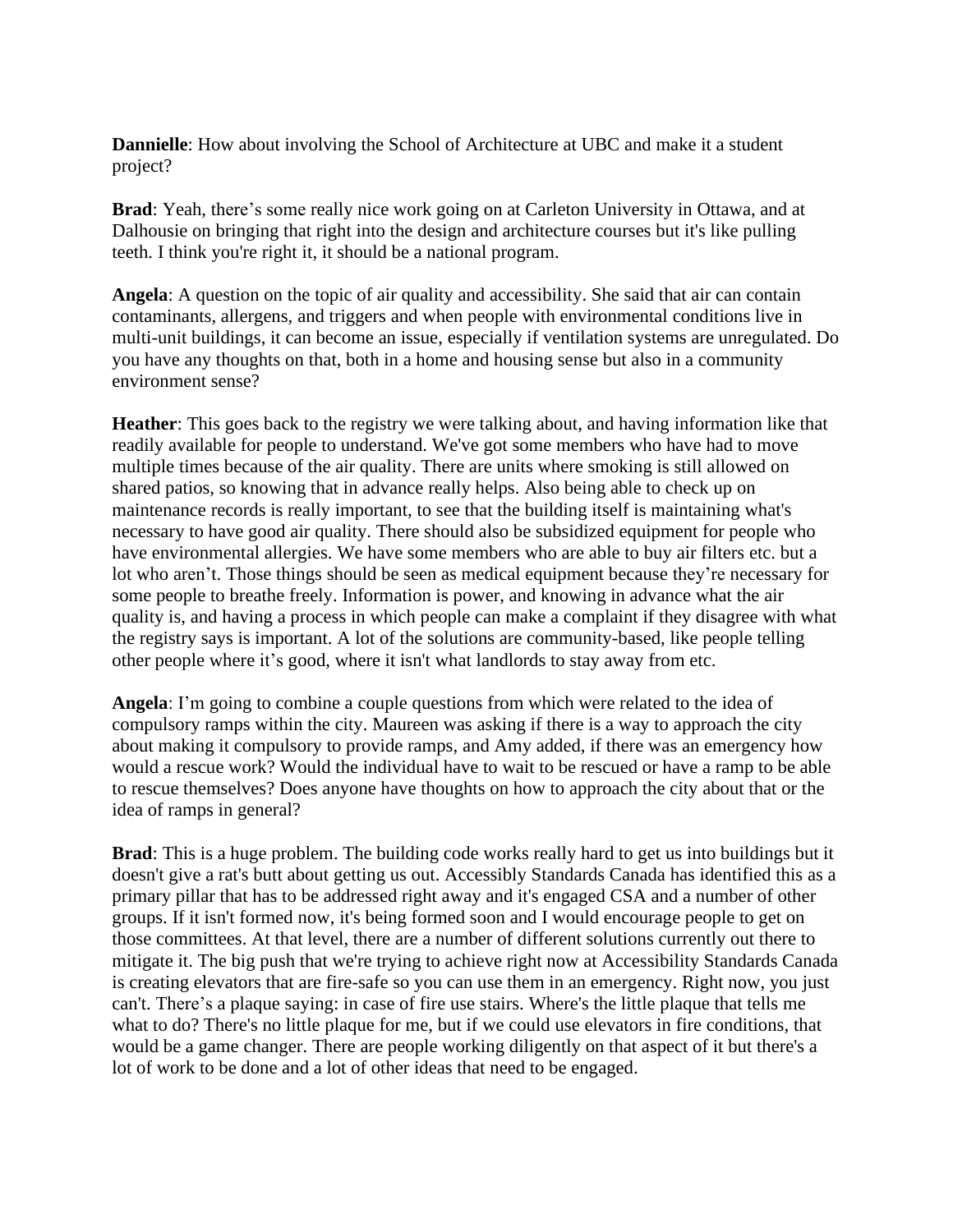**Paul**: There have been a lot of people with disabilities really wanting to see buildings with more than one elevator. I've heard it so many times and we need to start looking at changing the policy. If you're going to have an elevator you need to have two of them in case it breaks down.

**Brad**: The other thing that's really important is that elevators, and any power door that's on an exit route has to have emergency power. That's one of the first questions our team asks when they do their surveys and nine times out of ten the answer is no. I don't know how that's possible, if it's on an exit route. This is all stuff that's covered under the fire code if, they would just include us.

**Maureen**: I go to a hairdresser on Fraser and there's one step or maybe six inches. The landlord will not provide any sort of temporary ramp or boards, so I bring my own ramp every time because it's only six inches. Paul's Omelettery on South Granville has one step and I can get in there because their staff are all trained. You just let someone know inside that you're there and they bring two boards to place as a ramp, and when you're coming out, exactly the same. It's so simple, yet there's all these buildings that are using some heritage clause or something that they don't have to be accessible when it's so easily resolved. I live in the South Granville area and there are all kinds of shops that I can't access because of one or two steps. I'd like to see that addressed and made it compulsory to provide a ramp.

**Brad**: It's a big problem, but the solutions aren't as simple as they seem. Some of you may be familiar with StopGap, an operation mostly back east, run by Luke. It was quite successful and he got a lot of buy-in from business. It was just a little ramp over that one step, or sometimes two. He just got sued because somebody slipped and fell on the ramp and the lawsuit was successful. StopGap has completely shut down, so that ramp solution brings with it some liabilities. It breaks my heart because they were doing such great work and such needed work, but you have to be careful when you find a solution that you're not just transferring the problem to somebody else. Creating a solution for a couple of wheelchair users created a bigger problem for a number of people with mobility impairments who walked up this ramp when they shouldn't have. The solution might be to make sure staff understand that they can't leave the ramp there, it's for this one-time use. In Luke's case, the problem was the ramp was left in place and people fell. There are conflicts like this quite often, so finding a reliable way of resolving them is really important.

**Maureen**: When I had my accident, I wasn't going to sue anybody. It was my own fault, but the insurance companies insist that you at least try to see if there's any way the blame can be shifted. I think it's too litigious, but again, that's out of our control. I'll just carry on my bringing my own ramp, I guess.

**Heather**: Ben said that the Fish Counter has a ramp they can bring out, but you need to know to ask about it and that's a big problem. That there are quite a few restaurants and businesses that have ramps inside so you either need to know that it exists and send somebody in who doesn't need the ramp. It's not accessible unless you're okay with asking random strangers to go into a store for you. We need that information available at the front door so that people know the phone number to call, and that staff will come out with the ramp etc. That's a lot of the work we do in our accessibility audits is asking businesses to put this information on their websites. Most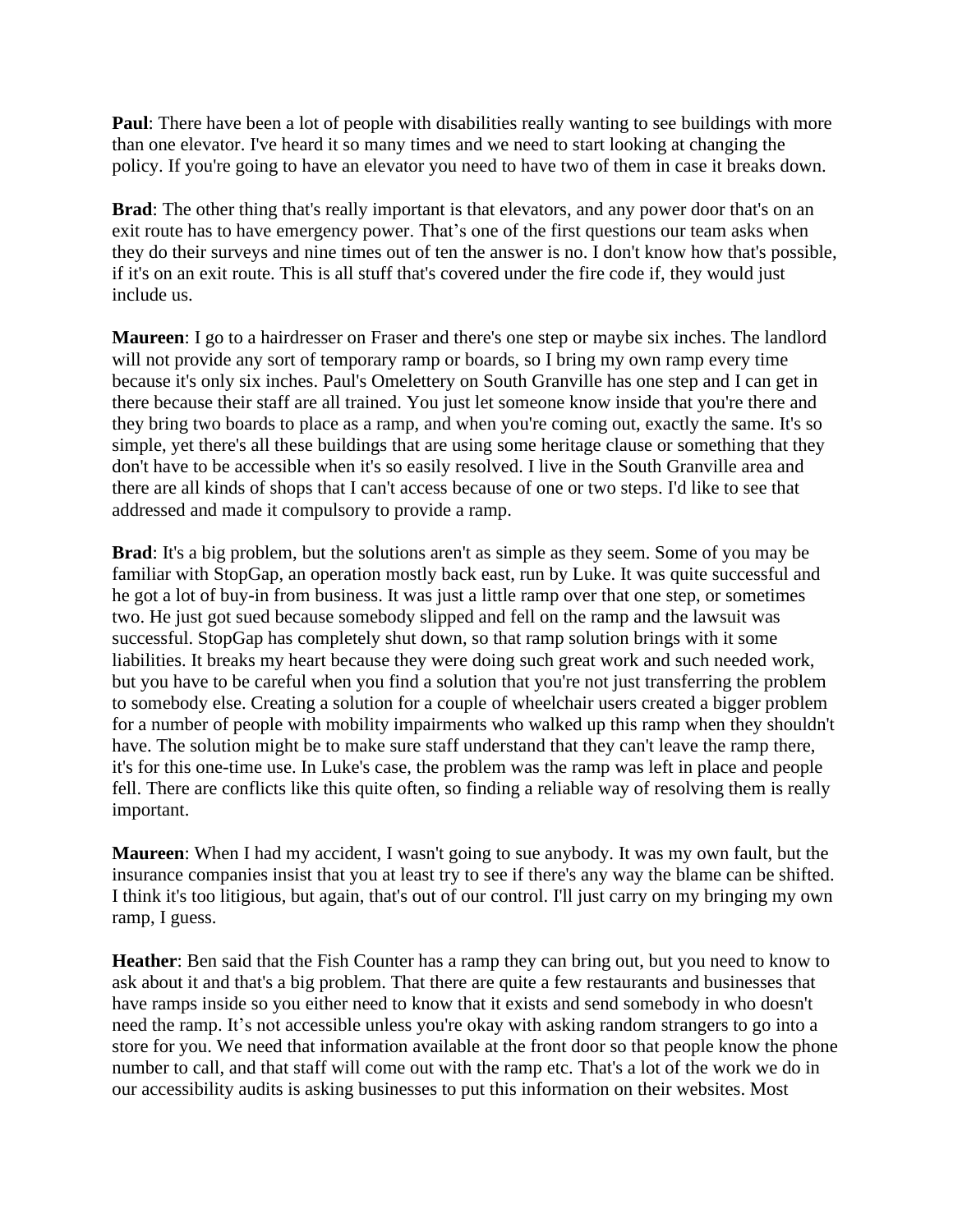people with disabilities do a lot of recon work prior to getting to a business. They want to know that there are accessible routes and transportation and that they can access your business. Don't just have something that is for access, actually advertise it, and let it be known.

**Katherine**: I have a 14-year-old son who is a below-the-knee amputee on both legs. He wears prosthetics and he's very mobile, but there is always the possibility that he would be completely immobile if his prosthetic legs broke or if he needed surgery. He's in grade eight, finishing his first year. He's in a mini school. It was the right fit for him because he's a bright kid and needs to be challenged. The issue that I'm facing is that that school is not accessible. It does not have an elevator and is almost 100 years old. It's a Vancouver School Board school and I have been in discussion with the school board and various people since we applied get into this school. I'm so deflated. It's a big, important issue to have this, and all schools accessible be accessible, not only for my son but for every child that wants to go to a school in their community, every parent that wants to access their child's school and every staff member, teacher or anybody else. Right now, my son is mobile and he's doing fine but there a high chance that he may need surgery which could mean being in a wheelchair for three months during his high school career. This happened in grade four, and he was completely immobile and completely non-weight-bearing for three months. I helped to make it work for Matteo and I have addressed this with the Vancouver School Board. Their solution is that they're going to move his classes to the main floor. It's a very reactive, temporary solution. What happens if Matteo's prosthetic legs break tomorrow or if he has a wound? He will not be able to access his school. Education is a human right and it is a human right for every child to be able to access their school and receive education. They feel like they have resolved the situation by saying if and when he needs this, they're going to move his classrooms to the main floor, but it's a very piecemeal solution and I'm not happy with it. I feel very alone. I have gone to Inclusion BC and I'm thinking of filing a human rights complaint.

**Ben**: I'm sorry you're having such a terrible time with this and I totally empathize with your situation. I was curious if the panel had any suggestions for her.

**Paul**: We need accessibility for all, there's no doubt about it. Good for you to really put the pressure on, and you need to continue to do that. The trouble is that the work you're going to do with regards to this school is going to perhaps help down the road. I'm a realist, and we need to figure out how to solve the problem now. It's really important that all schools are accessible.

**Katherine**: The reality is an elevator is going to cost \$650,000 to \$800,000. When I first heard that amount, I was like, wow, how do you put a price on education, but there's always a price on everything, right? I think the school board needs to make this a priority as well. It's such a huge issue because right now he's accessing his education, but next week he may not be able to.

**Paul**: The reality is there are people with disabilities who need it and there are people like myself who have children and we need to know that we're going to be able to access a school. It's not appropriate to tell us that we need to go to another school. We want to grow up in our community where we can support one another and develop our friendships and all those things. As parents, it's important to be able to get support from other parents.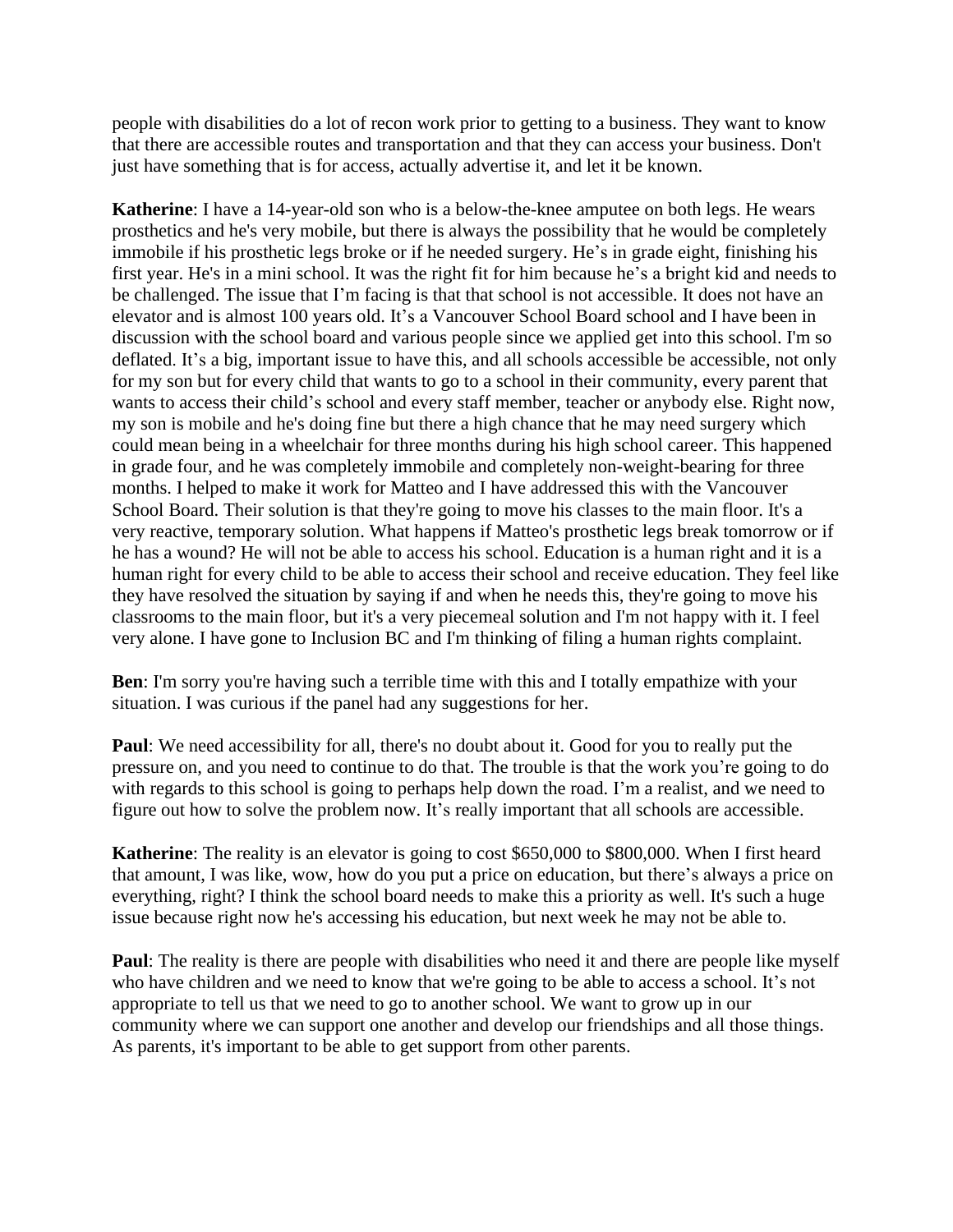**Heather**: I admire how hard you're fighting for yourself and for anyone else who needs that elevator, but you shouldn't have to. I have seen so many parents who have spent their kids' entire high school time fighting for changes, and the toll that takes on them mentally, emotionally and physically. Inaccessibility in school is not uncommon, unfortunately, so there should be a way to fast-track these kinds of claims to understand how important that accessibility is and to take some of the expectation of labor, energy and time off of parents and support systems. There are way too many people that are spending valuable time on these issues that are being fixed piecemeal to appease the parent in the situation. As soon as you leave, they probably won't continue to push for that accessibility. How many people who don't have an evident disability would use an elevator if it was installed? There are a lot of people who are using stairs who really shouldn't be using stairs, yet they don't feel they have the right to ask for it because they don't use a mobility device. Those people are missing out as well. Unfortunately, it comes down to money, and disabled people lose out so many times to government, schools, and businesses that just don't want to put in money. We need to think about how many disabled people there are in the population and start having systems to support the people who are fighting for this, and not have it be completely on the disabled person and their support systems.

**Brad**: On the elevator issue, we get this all the time that it's too expensive, we can't drop half a million dollars. It's a red herring, because it's part of the building they amortize. In some cases that can be 80 years, sometimes it's 20 years. It's not a \$650,000 one-time cost. They want to hide behind that, but don't let them, because they're amortizing that cost. Your child isn't causing that expense.

**Ben**: Estela would like to connect with you. She's gone through fights with the school board in Calgary, so that sounds like a good potential resource. There was also someone in the chat talking about making human rights complaints.

**Katherine:** I've written the human rights complaint, I just need to submit it, if I've done it right. I'll fight forever for my son; I am a strong person and I'm his primary advocate. I'll do anything for him but I don't know if filing a human rights complaint is really going for it or not.

**Paul**: It's part of the overall movement but I worry about the amount of time it will take. I want something that's going to help your situation, but that's going to take a lot of time. It will make a difference in the community of people with disabilities. People have to follow these kinds of things through if they can. If you win the human rights case, it does make a difference down the road, it just usually takes way too long.

**Bruce**: Listening to Brad reminds me of something that was very meaningful to me a number of years ago: what does meaningful accessibility mean to me or Brad or Paul or any of the other people on the call? Meaningful accessibility is about the connections between the places that we are at, at the moment. A restaurant that's got an accessible door doesn't necessarily have meaningful accessibility if the washroom hasn't been kept in mind. Or when the interior design of a place here in Vancouver results in a restaurant being converted from one brand to another brand and they put in high tops and nothing is wheelchair accessible. Just because the door is accessible doesn't mean the experience is accessible. Brad, I'm addressing a lot of this to you because of what you do with the Rick Hansen Foundation. When we talk about the Beedie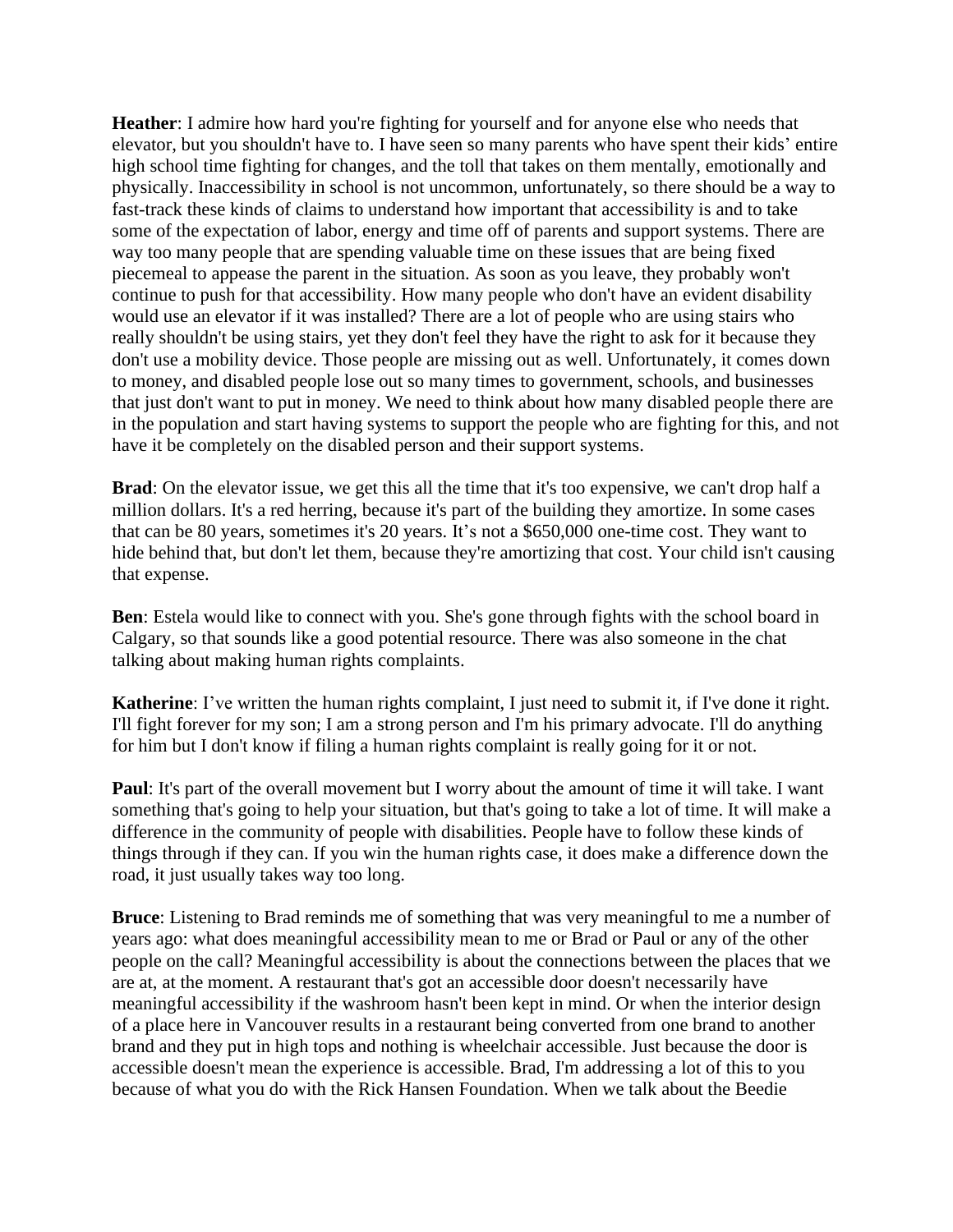Group, the Polygon Group and the developers around Vancouver, getting in and having the meetings with them. The developers want to maximize their FSR. They don't want to change anything. This is a provincial issue. I know the Cariboo is going through a housing review. The aging people in the outlying areas selling off little farms and wanting to come back to the place they have their connection to; Williams Lake, Cornell, 100 Mile House but there's no inventory for them to move back to these places. The buildings that will be built are following provincial building criteria. A very serious point of this conversation here today is our relationships with the real estate arm of British Columbia. What they're hearing from people is this is what I need because of my health or my abilities. How effective is this conversation? It's presented in a complete plenary way at, say, a UBCM annual general meeting, so we can get the social case out to drive the hard agenda around that it is business.

**Brad**: The discussion earlier was about how we are not non-market, and they insist that we are. We spend a lot of time with the big players, the concert properties, the Aquilinis, and try to educate them about who they're really selling to. I have a condo in Burnaby, and one of the reasons we bought it for my mother-in-law who is 85 years old, was because they have a really nice little courtyard, about an acre in size. You could walk your dog out there, but it's all fenced and it's secure. I mentioned to the president of the company how the homes are really seniorfriendly and he was utterly shocked. He had no idea of the ancillary benefit. So much of this is education and disability awareness training. To have meaningful access, you need three things. First, you need to understand who you actually building and designing for and second is to change the design culture. This is the biggest barrier for people with disability, the attitudinal barrier. We've had great success with that recently and it's almost like the lights went on for a lot of developers. The third thing is you have to professionalize the delivery of accessible design. Have reliable, trained, accepted people in the field, access consultants that are recognized as professional. When we do a design criteria manual, the consultant work that goes into it won't be written off as, oh well they're just advocates, or it's just for a few wheelchair guys. The other problem is we tend to get lumped into one giant group. We're going to deal with sustainability issues, we're going to deal with urbanism, and we're also going to deal with people with disabilities, not recognizing that we're part of all those other concerns. They segment us off and say, okay we're going to deal with access issues once we get all this done and we'll just look after everybody in one fell swoop. If ignorance is bliss, they must be very happy people.

**Dannielle**: Some advice for Katherine, with the disabled son. If the school is refusing to put in an elevator, an outside ramp to allow her son to get to the second floor is much easier and cheaper to build and could solve that problem. Another thing is to involve the companies that supply our elevators, because they can always claim it as a PR expense or a tax write-off. Go to the Otis company, to the big elevator companies, and tell them this is a really good PR move on your part. I lived near a restaurant called Go Fish, and I told the owner they would increase their bottom line if they built a simple ramp that goes up four inches from the pavement to the deck. Sure enough, they built this ramp and it has increased their business. Not only does it allow us in wheelchairs to go up the ramp but also women with strollers and delivery people to deliver their goods. It just takes a couple of bucks to build a ramp but it makes such a difference, especially when they can increase their bottom line. I covered the Paralympics in 2010 and there was a downhill skier, Lauren Woolstencroft, who was born with no legs and only one arm. She won five gold medals which was the most that any Paralympic skier won during the 2010 Winter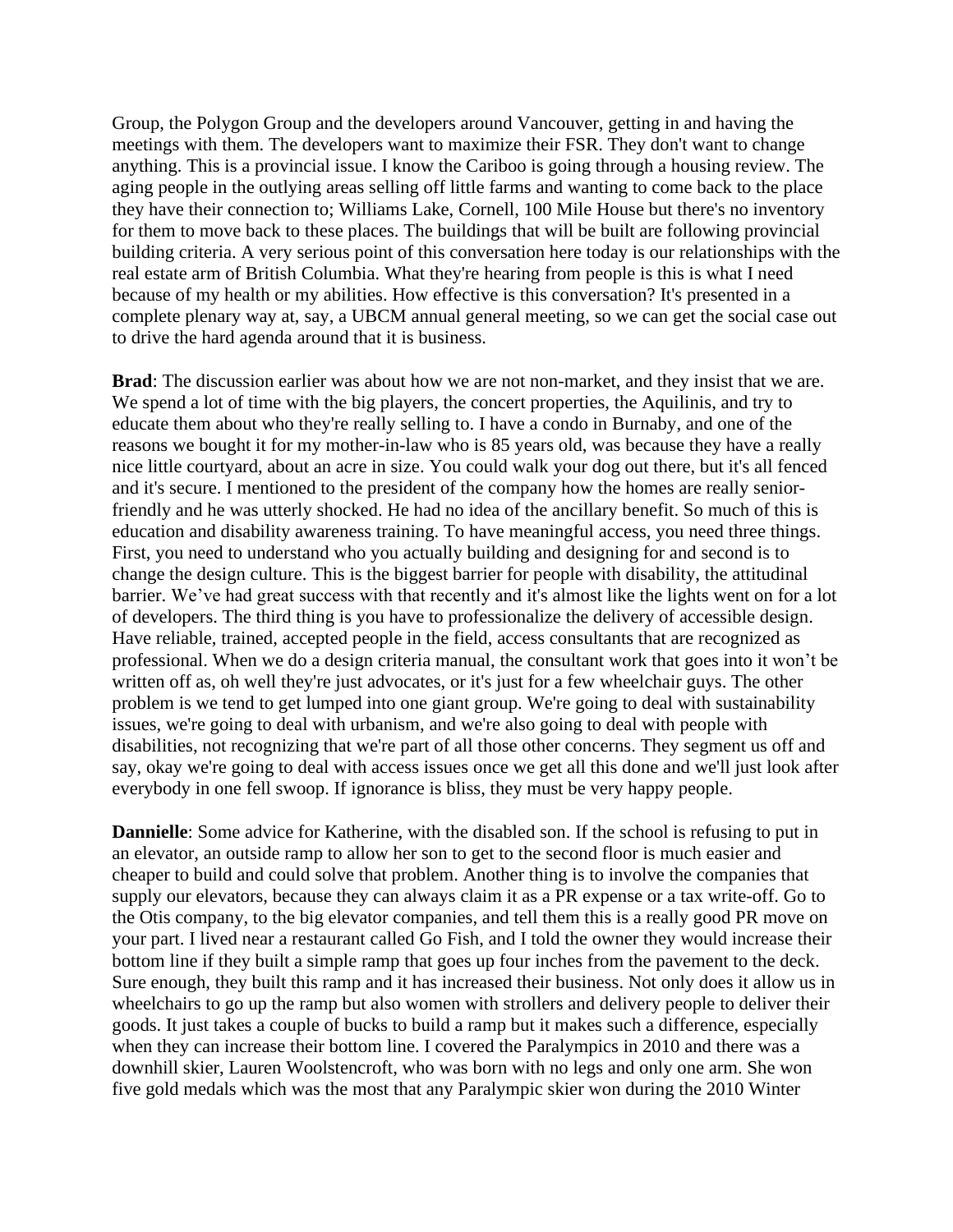Paralympics for Canada. Toyota used her in their advertising for the subsequent Winter Olympics in Russia because Toyota had changed their advertising policy. Instead of just selling cars and trucks, they were selling movement, so she was the perfect spokesperson for this and they ran it during the Winter Paralympics in Russia.

**Estela**: The overall theme of today's conversation has been segmented efforts. I think it was Paul who said it needs to be a collaborative effort. It's sometimes not about the solution that is available or the money, it's about the will of the person making the decision. It's up to us to take a different approach. The approach has to be more of a business proposal, going from the angle where if you don't do this, this is what's going to happen. If you do go through the human rights route, it will take a long time. There are three to four different levels that you have to go through to even get to the Ministry of Education. We've gone through all of this in multiple different scenarios, elementary schools as well as in high schools now. The approach that has worked twice for us with transportation accessibility, which was being taken away from the school was putting a parent group letter together and addressing it to every single level of the government and every single level of the school board, with a date-driven consequence. You have to be able to follow through with that statement, and social media is such a powerful tool for parents and advocates as well. My son who has peanut allergies had a situation where he had to go to the hospital, and there was no ramp in his high school. We literally had to carry him to the to the ambulance and it was ridiculous. That brought me to do a white paper and I basically told the school board the trustee and the principal: here's a white paper for you and these are the things that you need to do and the recommendation. If it's not going to happen, this white paper is going to go public, and let me tell you, things were changed immediately. Sometimes it's about how we're going to address these issues. It sounds like timing right now is your constraint, you need to make it move fast. You're going to end up having additional stress, but we can help you out, just don't lose hope.

**Angela**: This question is on the issue of transportation, specifically not enough bus stops to access essential services, sidewalks not being very well-maintained, and construction not being advertised.

**Dylan**: A common thing we deal with is sidewalk heaving from tree roots. It's a constant struggle but we also have a lot of really strong policy in Vancouver to maintain and expand the tree canopy, so we're always trying to find creative ways to build our sidewalks that are more resilient to tree roots. In terms of construction, we're also trying to get better. We're not bad at dealing with temporary pedestrian detouring around construction zones but we still have a lot of work to do to make that information more accessible publicly, and not just around construction zones, to help people get around the city. For someone who has vision loss to know where the traffic signals are that have the chirp and cuckoo sound, or an accessible pedestrian signal, that kind of information. TransLink is trying really hard to keep transit services efficient and sometimes we're getting pushed to remove some stops. We need to bring considerations around accessibility to that discussion. If the stops are on a steep downhill grade, we need to be thinking about that and sometimes we meet somewhere in the middle.

**Ben**: I'd just like to thank the panelists for their wonderful contributions but also everyone who's attended and all their wonderful questions. I'd like to encourage you to follow up with the